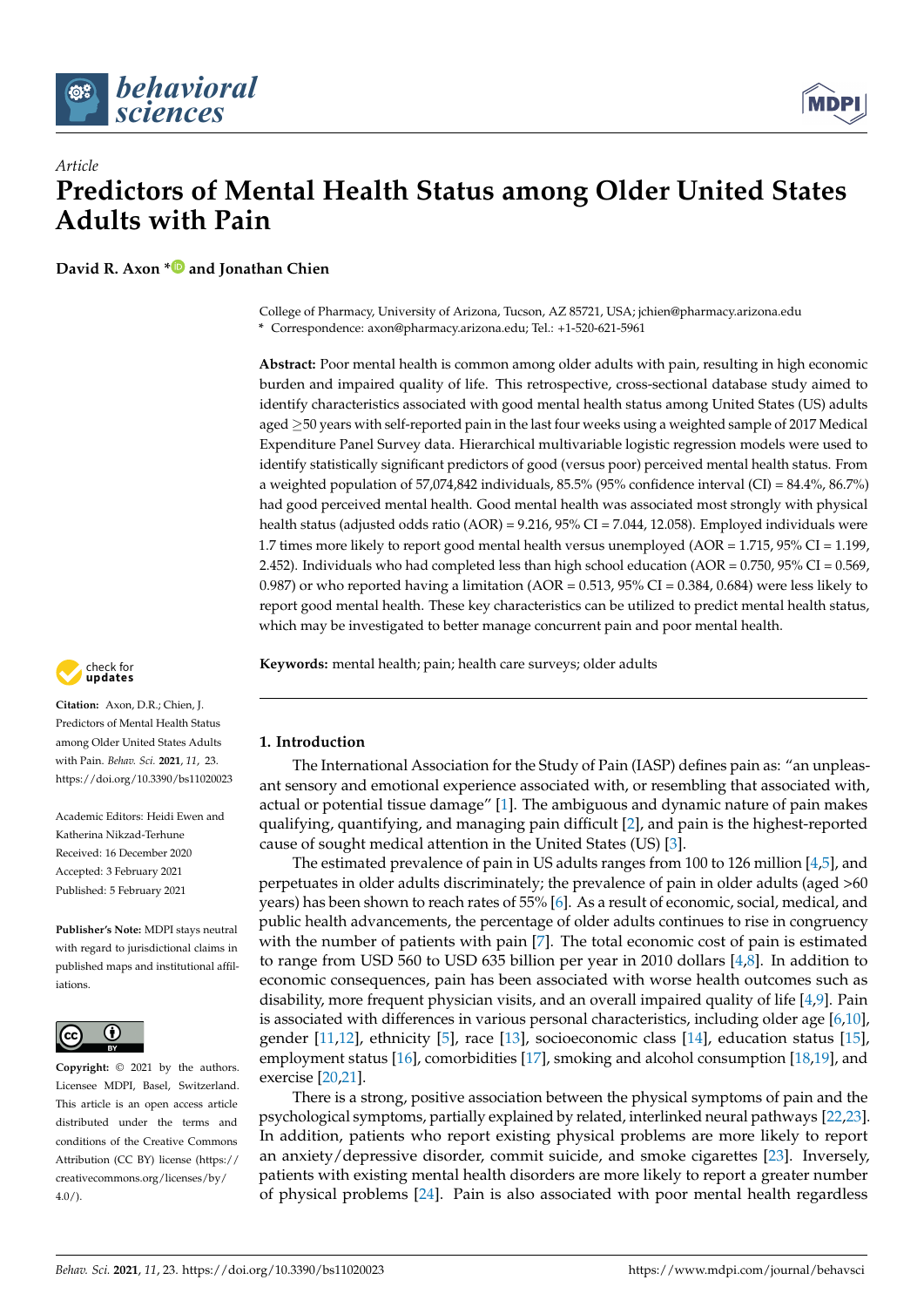of pain etiology [\[25\]](#page-8-17). A study by the World Health Organization found patients who reported pain were at a 400% increased disposition to anxiety or depressive disorders, which was consistent across cultures [\[26\]](#page-8-18). Despite the discovery of several drug classes that simultaneously manage pain and mental health disorders (serotonin–norepinephrine reuptake inhibitors, anticonvulsants, etc.), pain remains uncontrolled for many, and the prevalence and consequences remain consistently high [\[4,](#page-7-3)[9,](#page-8-1)[27\]](#page-8-19).

In addition to pharmacological therapy, behavioral and lifestyle modification therapy may be necessary to optimize therapeutic treatments [\[23](#page-8-15)[,28\]](#page-8-20). With the likelihood of relapsing and reoccurring mental health disorders, such as depression, increasing in older adults [\[29\]](#page-8-21), it is important to investigate predictors of mental health status in a variety of populations. In particular, the factors associated with comorbid mental illness and pain in older adults (age  $\geq$  50) are not well understood. This information is important to minimize the economic and medical consequences arising from non-optimized management of pain and mental health. Therefore, this study sought to identify the predictors of good mental health (versus poor mental health) among a nationally representative sample from the Medical Expenditure Panel Survey (MEPS) dataset of US adults aged ≥50 years with pain in the past four weeks.

# **2. Materials and Methods**

# *2.1. MEPS Data and Study Design*

MEPS is conducted by the Agency for Healthcare Research and Quality (AHRQ) in multiple interview rounds over a two-year period. MEPS uses a sub-sample of the previous years' National Health Interview Survey (NHIS) and can produce nationally representative estimates of the non-institutionalized US population by oversampling disabled and minority groups. The MEPS household component (MEPS-HC), one of the key MEPS components, contains self-reported data about each household member surveyed, including (but not limited to): demographic data, health care expenditure and utilization data, health condition data, and health status data [\[30\]](#page-8-22). This cross-sectional, retrospective study used the 2017 MEPS full-year consolidated data file (the most current data available at the time of the study) [\[31\]](#page-8-23). MEPS respondents provide oral informed consent to voluntarily participate in the survey. The University of Arizona Institutional Review Board approved this study (protocol number 2006721124).

## *2.2. Eligibility*

Study participants were included in the analysis if they were alive for the full calendar year, ≥50 years of age, and reported having pain in the last four weeks. Pain was determined based on responses to the question "During the past four weeks, pain interfered with normal work outside the home and housework" of a little bit, moderately, quite a bit, or extremely [\[32,](#page-8-24)[33\]](#page-8-25).

### *2.3. Dependent Variable*

The dependent variable in this study was perceived mental health status, categorized as good or poor. These categories were developed based on responses to the question that asked survey participants to rate their mental health as excellent, very good, good, fair, or poor. For the purposes of this study, responses of excellent, very good, and good were classified as good mental health, and fair or poor as poor mental health [\[32](#page-8-24)[,33\]](#page-8-25).

### *2.4. Independent Variables*

The independent variables in this study were grouped according to Andersen's Behavioral Model of Health Services Use, as described below [\[34\]](#page-8-26).

Predisposing factors consisted of: age (in years,  $50-64$ ,  $\geq 65$ ); gender (male, female); race (white, other); and ethnicity (Hispanic, non-Hispanic).

Enabling factors consisted of: marital status (married, other); poverty status (<200% federal level,  $\geq$ 200% federal poverty level); education status (less than high school, com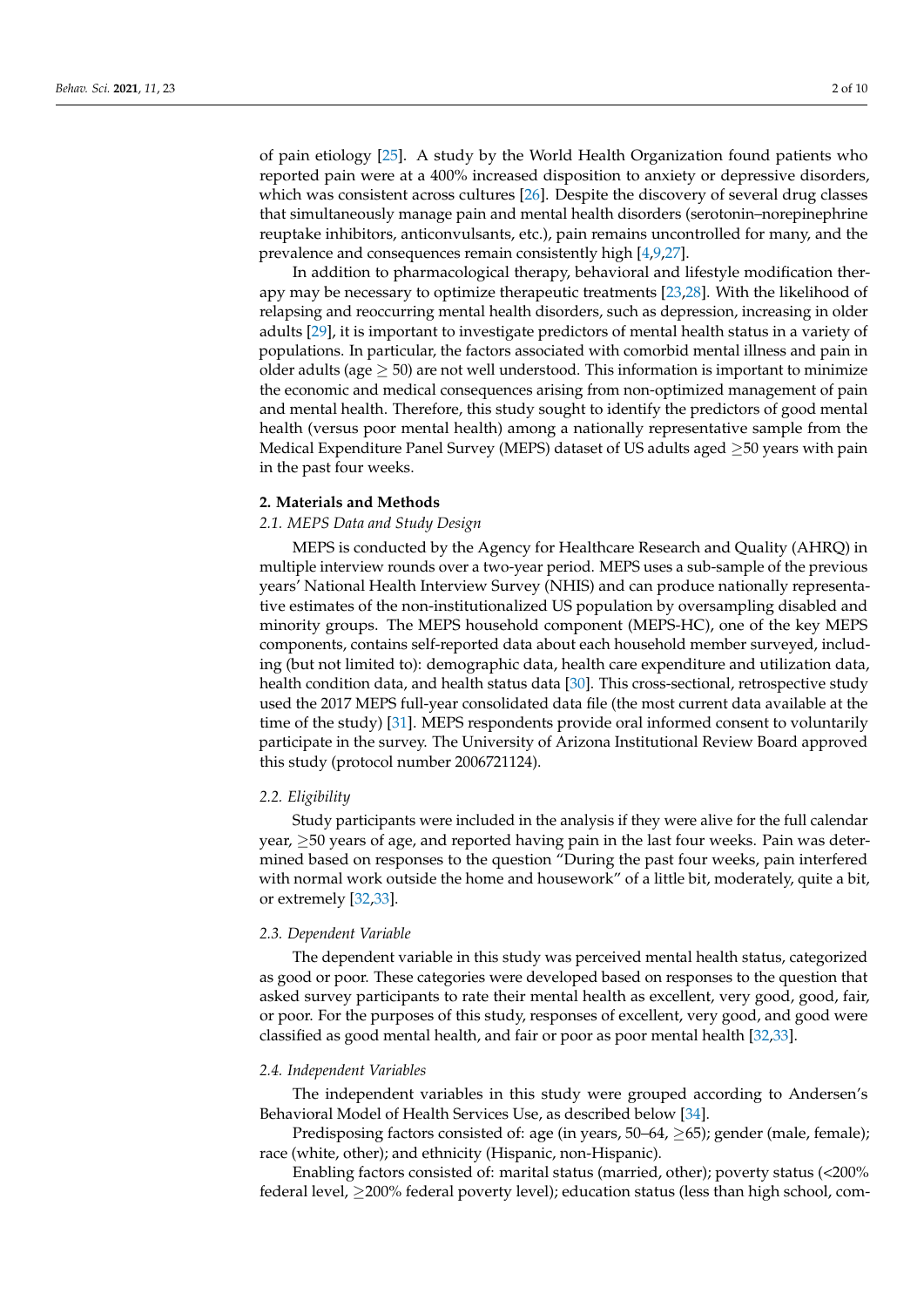pleted high school, more than high school); employment status (employed, unemployed); and health insurance status (private, public, uninsured).

Need factors included: limitations (yes, no); number of chronic conditions from the following list: angina, arthritis, asthma, cancer, chronic bronchitis, coronary heart disease, diabetes, joint pain, emphysema, hypercholesterolemia, hypertension, myocardial infarction, other unspecified heart disease, stroke  $(0, 1, 2, 3, 4, 5)$ ; pain (little/moderate, quite a bit/extreme); and perceived physical health condition (excellent/very good/good, fair/poor).

External environmental and personal health practice factors were: region (Northeast, Midwest, South, West); regular exercise (yes, no); and smoking status (yes, no) [\[32,](#page-8-24)[33\]](#page-8-25).

#### *2.5. Data Analysis*

Using SAS University Edition (SAS institute Inc., Cary, NC, USA), the characteristics of study participants who perceived their mental health to be good with those who perceived their mental health to be poor were compared via chi-square tests. Then, hierarchical logistic regression models were used to assess statistically significant predictors of good perceived mental health status, with poor perceived mental health status serving as the reference group. The first model assessed predisposing factors, and an additional group of characteristics was added to each subsequent model until the final model was reached that included predisposing, enabling, need, and external environmental and personal health practice factors. The a priori alpha level was 0.05.

## **3. Results**

This study included a total of 5076 study participants, of which 4225 perceived their mental health as good, while 851 perceived their mental health as poor. This translated to a weighted population of 57,074,842 individuals, of which 85.5% (95% confidence interval  $(CI) = 84.4\%$ , 86.7%) perceived their mental health as good, while 14.5% (95% CI = 13.5%, 15.6%) perceived their mental health as poor.

The majority of individuals in the study had the following characteristics: aged  $>65$ years, female, white race, non-Hispanic, married, ≥200% federal poverty level, completed more than high school education, unemployed, private health insurance coverage, limitations, ≥4 total chronic health conditions, little/moderate pain, excellent/very good/good physical health, no regular exercise, and non-smokers. The most common region was the South. There were significant differences between individuals who reported good mental health and those who reported poor mental health for all characteristics (*p* < 0.05) except age (*p* = 0.8267), gender (*p* = 0.0997), and region (*p* = 0.9556). For further details on the characteristics of study participants, see Table [1.](#page-4-0)

The strongest predictor of good mental health status was physical health status (adjusted odds ratio  $(AOR) = 9.216$ , 95% CI = 7.044, 12.058). Individuals who were employed were approximately 1.7 times more likely to report good mental health than those who were unemployed (AOR = 1.715, 95% CI = 1.199, 2.452). Compared to those who had completed more than high school education, individuals who had completed less than high school education were less likely to report good mental health ( $AOR = 0.750$ ,  $95\% CI = 0.569$ , 0.987). Similarly, compared to individuals who did not report having a limitation, those who did have a limitation were less likely to report good mental health  $(AOR = 0.513,$ 95% CI = 0.384, 0.684). The logistic regression model had a c-statistic of 0.844 and a Wald statistic of <0.0001. For further details on the logistic regression results, see Table [2.](#page-5-0)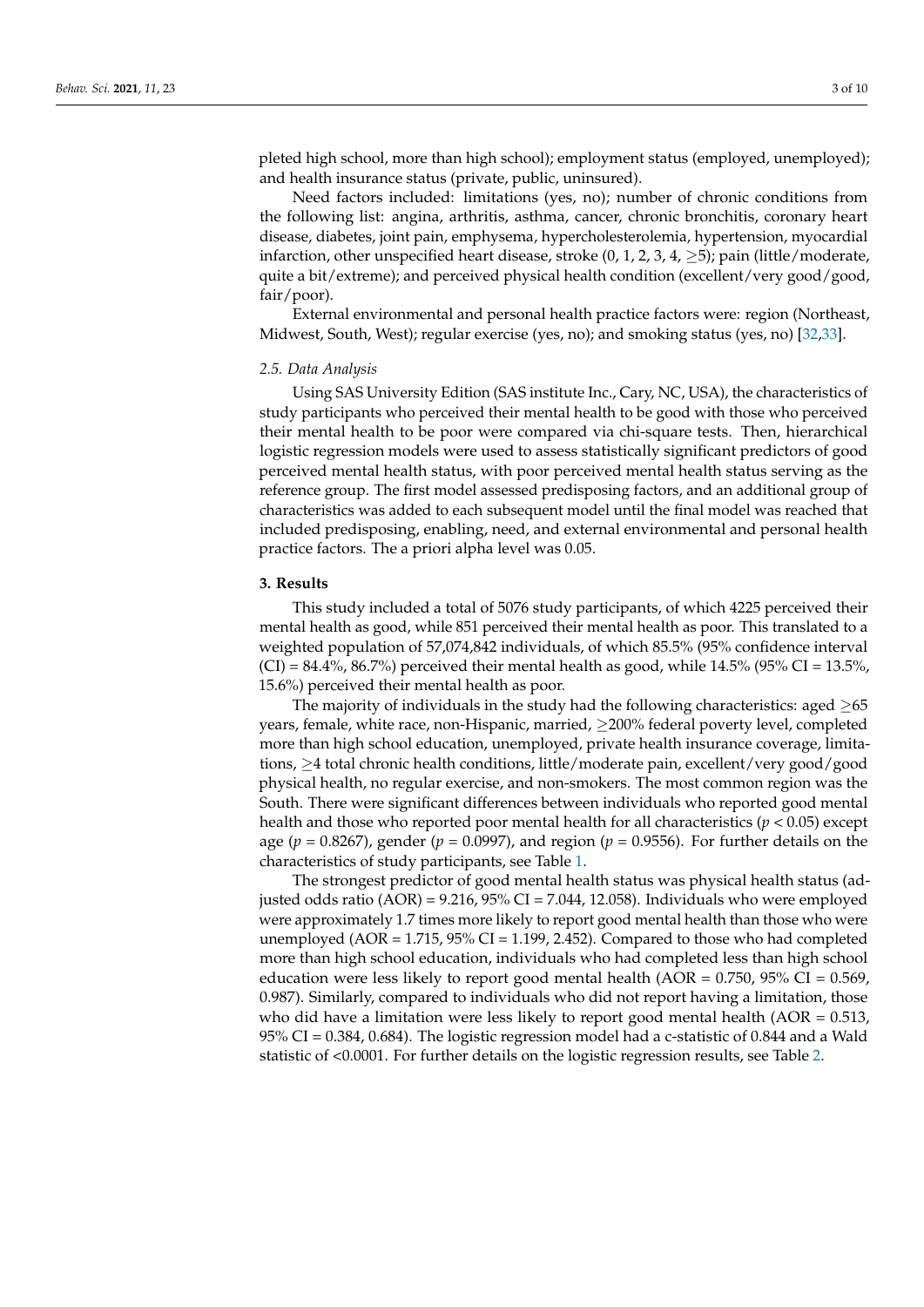**Table 1.** Characteristics of older United States adults (age ≥ 50 years) with self-reported pain in the past four weeks, stratified by good and poor perceived mental health status.

| <b>Factors</b>                   | <b>Good Perceived Mental Health Status</b><br>(Weighted $N = 48,820,087$ )<br>Weighted Percent (95% Confidence<br>Interval) | Poor Perceived Mental Health Status<br>(Weighted $N = 8,254,755$ )<br>Weighted Percent (95% Confidence<br>Interval) | $\boldsymbol{p}$ |
|----------------------------------|-----------------------------------------------------------------------------------------------------------------------------|---------------------------------------------------------------------------------------------------------------------|------------------|
| Predisposing:                    |                                                                                                                             |                                                                                                                     |                  |
| Age (years)                      |                                                                                                                             |                                                                                                                     |                  |
| $50 - 64$                        | 85.4 (83.9–86.9)                                                                                                            | $14.6(13.1 - 16.1)$                                                                                                 | 0.8267           |
| $\geq 65$                        | 85.7 (84.0-87.4)                                                                                                            | $14.3(12.6 - 16.0)$                                                                                                 |                  |
| Gender                           |                                                                                                                             |                                                                                                                     |                  |
| Male                             | 86.5 (84.9-88.1)                                                                                                            | $13.5(11.9-15.1)$                                                                                                   | 0.0997           |
| Female                           | 84.8 (83.3-86.2)                                                                                                            | $15.2(13.8-16.7)$                                                                                                   |                  |
| Race                             |                                                                                                                             |                                                                                                                     |                  |
| White                            | 86.5 (85.2-87.7)                                                                                                            | $13.5(12.3 - 14.8)$                                                                                                 | 0.0004           |
| Other                            | 81.6 (79.1-84.1)                                                                                                            | 18.4 (15.9-20.9)                                                                                                    |                  |
| Ethnicity                        |                                                                                                                             |                                                                                                                     |                  |
| Hispanic                         | 80.4 (77.0-83.7)                                                                                                            | $19.6(16.3 - 23.0)$                                                                                                 | 0.0004           |
| Non-Hispanic                     | 86.1 (84.9-87.3)                                                                                                            | $13.9(12.7-15.1)$                                                                                                   |                  |
| Enabling:                        |                                                                                                                             |                                                                                                                     |                  |
| Marital status                   |                                                                                                                             |                                                                                                                     |                  |
| Married                          | 88.1 (86.7–89.6)                                                                                                            | $11.9(10.4-13.3)$                                                                                                   | < 0.0001         |
| Other                            | 82.1 (80.3-83.9)                                                                                                            | $17.9(16.1-19.7)$                                                                                                   |                  |
| Poverty status                   |                                                                                                                             |                                                                                                                     |                  |
| <200% federal level              | 75.6 (73.3-77.9)                                                                                                            | 24.4 (22.1-26.7)                                                                                                    | < 0.0001         |
| $\geq$ 200% federal level        | 90.3 (88.9-91.6)                                                                                                            | $9.7(8.4-11.1)$                                                                                                     |                  |
| <b>Education</b> status          |                                                                                                                             |                                                                                                                     |                  |
| Less than high school            | 75.1 (71.8-78.5)                                                                                                            | 24.9 (21.5-28.2)                                                                                                    |                  |
| Completed high school            | 85.2 (83.4-86.9)                                                                                                            | $14.8(13.1 - 16.6)$                                                                                                 | < 0.0001         |
| More than high school            | 89.4 (87.9-90.8)                                                                                                            | $10.6(9.2 - 12.1)$                                                                                                  |                  |
| Employment status                |                                                                                                                             |                                                                                                                     |                  |
| Employed                         | 93.7 (92.4-95.1)                                                                                                            | $6.3(4.9 - 7.6)$                                                                                                    | < 0.0001         |
| Unemployed                       | 80.3 (78.6-82.0)                                                                                                            | 19.7 (18.0-21.4)                                                                                                    |                  |
| Health insurance status          |                                                                                                                             |                                                                                                                     |                  |
| Private                          | 91.3 (90.1-92.6)                                                                                                            | $8.7(7.4-9.9)$                                                                                                      | < 0.0001         |
| Public                           | 75.9 (73.5–78.2)                                                                                                            | 24.1 (21.8-26.5)                                                                                                    |                  |
| Uninsured                        | 82.1 (75.4-88.7)                                                                                                            | $17.9(11.3 - 24.6)$                                                                                                 |                  |
| Need:                            |                                                                                                                             |                                                                                                                     |                  |
| Limitation                       |                                                                                                                             |                                                                                                                     |                  |
| Yes                              | 77.5 (75.5-79.5)                                                                                                            | $22.5(20.5-24.5)$                                                                                                   | < 0.0001         |
| No                               | 93.8 (92.8-94.8)                                                                                                            | $6.2(5.2 - 7.2)$                                                                                                    |                  |
| Number of chronic conditions     |                                                                                                                             |                                                                                                                     |                  |
| $\theta$                         | 93.0 (89.8-96.2)                                                                                                            | $7.0(3.8-10.2)$                                                                                                     |                  |
| 1                                | 90.7 (88.0-93.3)                                                                                                            | $9.3(6.7-12.0)$                                                                                                     |                  |
| $\overline{c}$                   | 90.0 (87.5–92.5)                                                                                                            | $10.0 (7.5 - 12.5)$                                                                                                 | < 0.0001         |
| 3                                | 88.4 (86.0-90.7)                                                                                                            | $11.6(9.3 - 14.0)$                                                                                                  |                  |
| 4                                | 85.8 (83.1-88.6)                                                                                                            | 14.2 (11.4-16.9)                                                                                                    |                  |
| $\geq 5$                         | 79.1 (76.9-81.3)                                                                                                            | 20.9 (18.7-23.1)                                                                                                    |                  |
| Pain                             |                                                                                                                             |                                                                                                                     |                  |
| Little/moderate                  | $90.2(89.1-91.3)$                                                                                                           | $9.8(8.7-10.9)$                                                                                                     | < 0.0001         |
| Quite a bit/extreme              | 71.5 (68.6-74.4)                                                                                                            | 28.5 (25.6-31.4)                                                                                                    |                  |
| Perceived physical health status |                                                                                                                             |                                                                                                                     |                  |
| Excellent/very good/good         | 95.4 (94.5–96.2)                                                                                                            | $4.6(3.8-5.5)$                                                                                                      | < 0.0001         |
| Fair/poor                        | 58.9 (55.7-62.1)                                                                                                            | 41.1 (37.9-44.3)                                                                                                    |                  |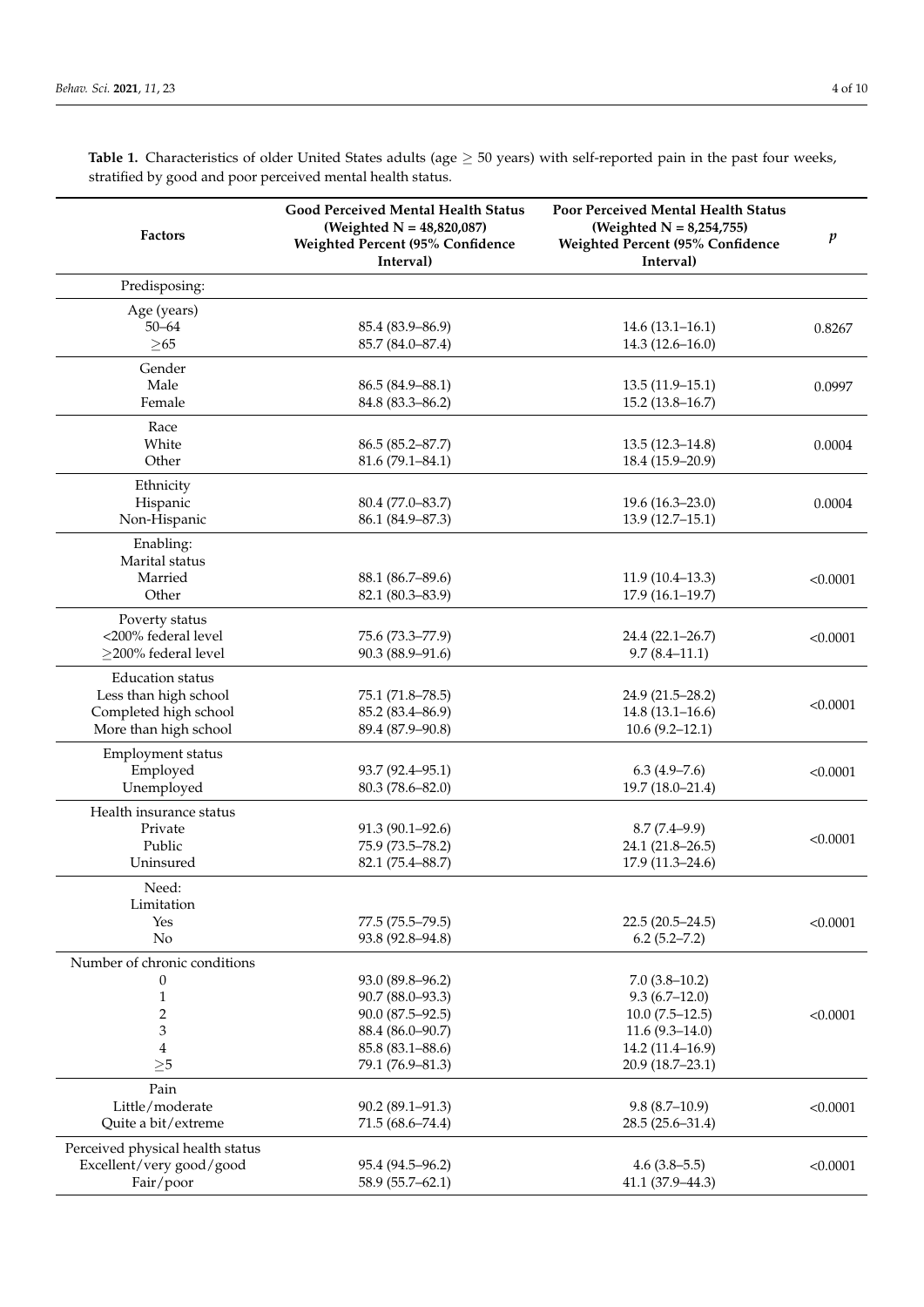<span id="page-4-0"></span>

| <b>Factors</b>                                                     | <b>Good Perceived Mental Health Status</b><br>(Weighted $N = 48,820,087$ )<br>Weighted Percent (95% Confidence<br>Interval) | <b>Poor Perceived Mental Health Status</b><br>(Weighted $N = 8,254,755$ )<br>Weighted Percent (95% Confidence<br>Interval) | p        |
|--------------------------------------------------------------------|-----------------------------------------------------------------------------------------------------------------------------|----------------------------------------------------------------------------------------------------------------------------|----------|
| External environmental and<br>personal health practices:<br>Region |                                                                                                                             |                                                                                                                            |          |
| Northeast                                                          | 85.4 (83.3–87.6)                                                                                                            | $14.6(12.4 - 16.7)$                                                                                                        |          |
| Midwest                                                            | 85.7 (83.0–88.4)                                                                                                            | $14.3(11.6 - 17.0)$                                                                                                        | 0.9556   |
| South                                                              | $85.2(83.4 - 87.0)$                                                                                                         | $14.8(13.0 - 16.6)$                                                                                                        |          |
| West                                                               | 86.1 (83.3–88.8)                                                                                                            | $13.9(11.2 - 16.7)$                                                                                                        |          |
| Regular exercise                                                   |                                                                                                                             |                                                                                                                            |          |
| Yes                                                                | $89.9(88.5-91.3)$                                                                                                           | $10.1(8.7-11.5)$                                                                                                           | < 0.0001 |
| N <sub>0</sub>                                                     | 82.4 (80.7–84.1)                                                                                                            | $17.6(15.9-19.3)$                                                                                                          |          |
| Smoking status                                                     |                                                                                                                             |                                                                                                                            |          |
| Yes                                                                | 78.9 (75.7–82.2)                                                                                                            | $21.1(17.8-24.3)$                                                                                                          | < 0.0001 |
| No                                                                 | $86.8(85.5 - 88.0)$                                                                                                         | $13.2(12.0-14.5)$                                                                                                          |          |

**Table 1.** *Cont*.

Analysis based on 5076 (un-weighted) United States adults alive during the calendar year 2017, age ≥ 50 years, with self-reported pain in the past four weeks. Good mental health (un-weighted n = 4225) was defined as a response of excellent, very good, or good, while poor mental health (un-weighted n = 851) was defined as a response of fair or poor when asked about perceived mental health status. Differences between groups were assessed using chi-square tests.

**Table 2.** Predictors of good perceived mental health status among older United States adults (age ≥ 50 years) with self-reported pain in the past four weeks.

| <b>Factors</b>                                  | <b>Adjusted Odds Ratio</b> | 95% Confidence Interval |  |
|-------------------------------------------------|----------------------------|-------------------------|--|
| Predisposing:                                   |                            |                         |  |
| Age (years)                                     |                            |                         |  |
| 50–64 vs. $\geq 65$                             | 0.818                      | $0.621 - 1.077$         |  |
| Gender                                          |                            |                         |  |
| Male vs. female                                 | 1.141                      | 0.919-1.417             |  |
| Race                                            |                            |                         |  |
| White vs. other                                 | 1.132                      | $0.890 - 1.440$         |  |
| Ethnicity                                       |                            |                         |  |
| Hispanic vs. non-Hispanic                       | 0.807                      | $0.614 - 1.062$         |  |
| Enabling:                                       |                            |                         |  |
| Marital status                                  |                            |                         |  |
| Married vs. other                               | 0.877                      | $0.700 - 1.098$         |  |
| Poverty status                                  |                            |                         |  |
| <200% vs. ≥200% federal level                   | 0.794                      | $0.619 - 1.017$         |  |
| <b>Education status</b>                         |                            |                         |  |
| Less than high school vs. more than high school | 0.75                       | $0.569 - 0.987$         |  |
| Completed high school vs. more than high school | 1.028                      | 0.808-1.307             |  |
| Employment status                               |                            |                         |  |
| Employed vs. unemployed                         | 1.715                      | 1.199-2.452             |  |
| Health insurance status                         |                            |                         |  |
| Private vs. uninsured                           | 1.376                      | $0.686 - 2.762$         |  |
| Public vs. uninsured                            | 0.896                      | $0.437 - 1.837$         |  |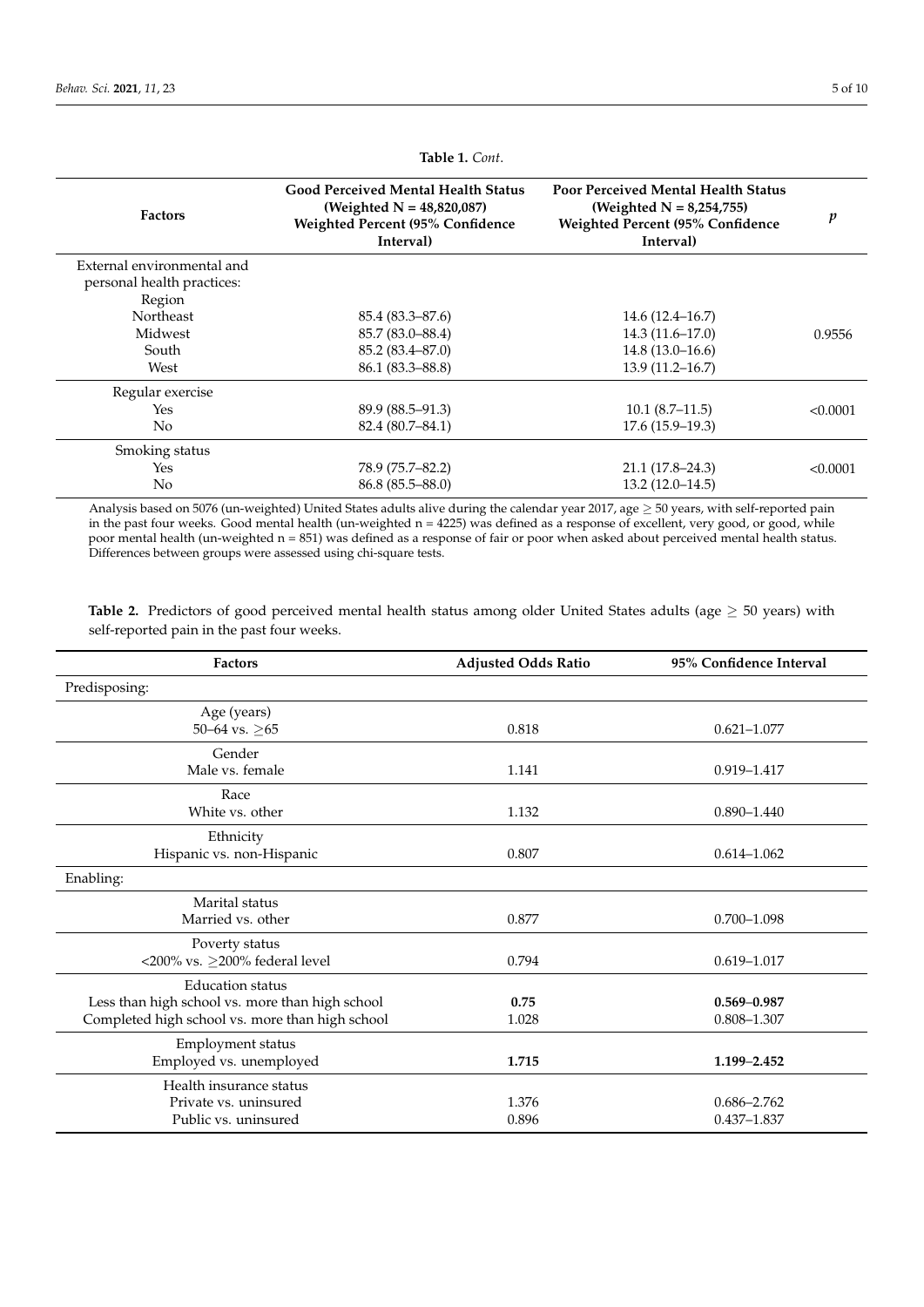<span id="page-5-0"></span>

| <b>Factors</b>                                        | <b>Adjusted Odds Ratio</b> | 95% Confidence Interval |
|-------------------------------------------------------|----------------------------|-------------------------|
| Need:                                                 |                            |                         |
| Limitation                                            |                            |                         |
| Yes vs. no                                            | 0.513                      | $0.384 - 0.684$         |
| Number of chronic conditions                          |                            |                         |
| 0 vs. $\geq 5$                                        | 0.938                      | $0.483 - 1.822$         |
| 1 vs. $\geq 5$                                        | 0.683                      | $0.431 - 1.083$         |
| 2 vs. $\geq 5$                                        | 1.102                      | $0.742 - 1.636$         |
| $3 \text{ vs. } \geq 5$                               | 0.922                      | $0.670 - 1.268$         |
| $4 \text{ vs. } \geq 5$                               | 0.892                      | $0.646 - 1.230$         |
| Pain                                                  |                            |                         |
| Little/moderate vs. quite a bit/extreme               | 1.121                      | $0.875 - 1.435$         |
| Perceived physical health status                      |                            |                         |
| Excellent/very good/good vs. fair/poor                | 9.216                      | 7.044-12.058            |
| External environmental and personal health practices: |                            |                         |
| Region                                                |                            |                         |
| Northeast vs. West                                    | 0.955                      | $0.664 - 1.374$         |
| Midwest vs. West                                      | 0.923                      | $0.624 - 1.366$         |
| South vs. West                                        | 1.19                       | $0.851 - 1.665$         |
| Regular exercise                                      |                            |                         |
| Yes vs. no                                            | 1.146                      | $0.917 - 1.433$         |
| Smoking status                                        |                            |                         |
| Yes vs. no                                            | 0.875                      | $0.662 - 1.157$         |

**Table 2.** *Cont*.

Analysis based on 5076 (un-weighted) United States adults alive during the calendar year 2017, age  $\geq$  50 years, with self-reported pain in the past four weeks. Good mental health (un-weighted n = 4225) was defined as a response of excellent, very good, or good, while poor mental health (un-weighted n = 851; reference group) was defined as a response of fair or poor when asked about perceived mental health status. Bold indicates the variable was a predictor of perceived health status.

# **4. Discussion**

While past studies have evaluated the relationship between pain and mental health status, the current study used a nationally representative dataset (i.e., MEPS) to identify predictors of mental health status among older adults with pain. This study identified four statistically significant predictors of mental health status—perceived physical health status, limitation status, employment status, and education level—that demonstrate potential value as investigational, therapeutic lifestyle interventions, for older adults with pain. Such predictive variables may be important not just to help address mental health concerns among older adults with pain, but also emphasize the substantial suicide risk among these patients that must be managed and warrants further research [\[35](#page-8-27)[–43\]](#page-9-0).

### *4.1. Perceived Physical Health Status*

Given that pain is a function of physical health status, it seems intuitive that perceived physical health status was associated with mental health status among older adults with pain in this study. Interestingly, in this study, perceived physical health status was the strongest predictor of good mental health status. Previous studies have found similar findings. For example, one study found that poor self-rated health in older adults was associated with "emotional problems", suggesting correlates of health status may identify patients requiring therapeutic intervention [\[44\]](#page-9-1). However, the hypothesized bidirectional association between physical and mental health status may imply that patients with poor physical health require additional preemptive support for the prevention and treatment of mental illness and its secondary complications [\[22,](#page-8-14)[23\]](#page-8-15). This is further supported by the inflammation hypothesis, which suggests that mental health decline related to neuroinflammation (facilitated by chronic inflammatory cytokine production), intrinsic to older adults,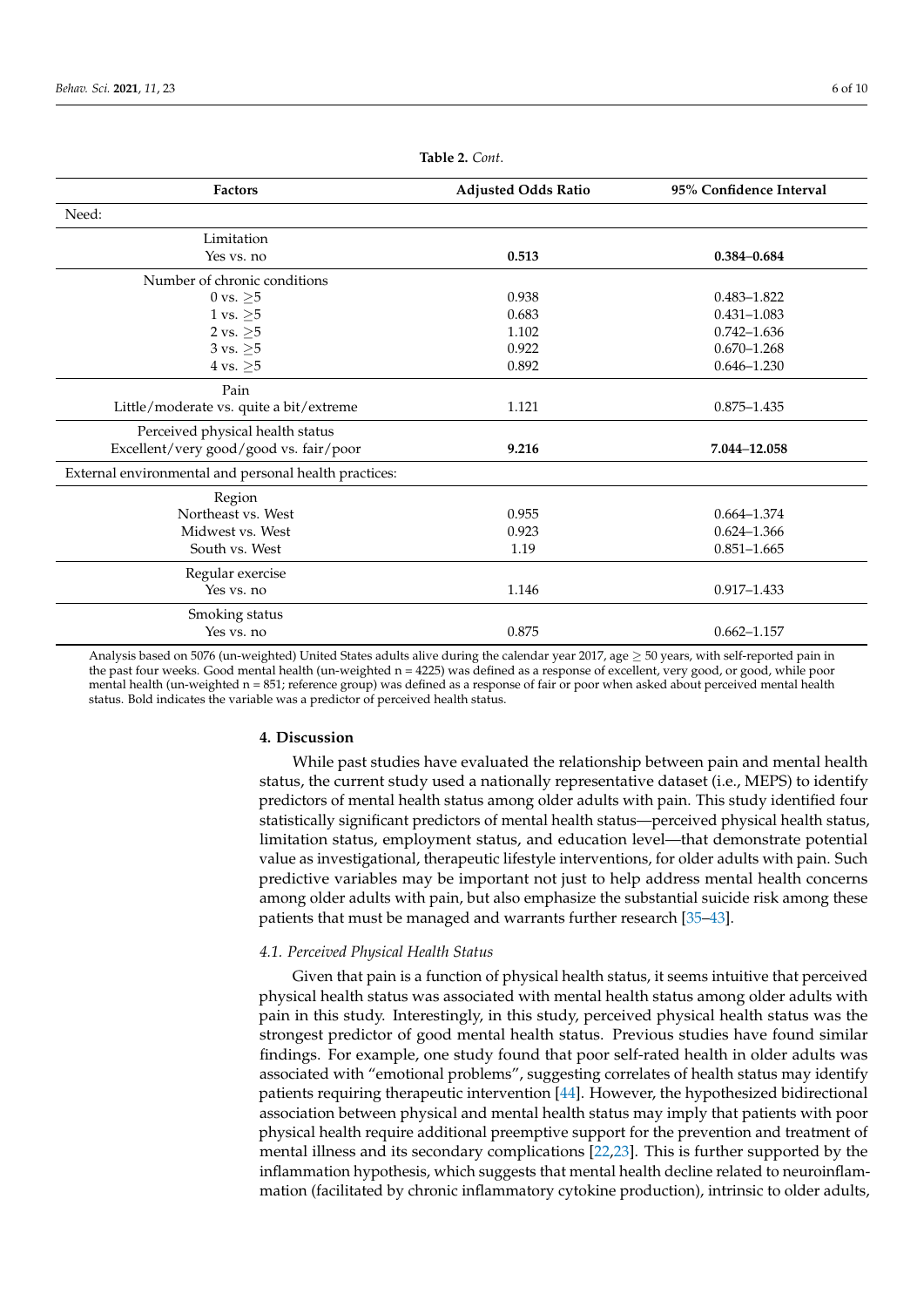is exacerbated by pain related to multiple other etiologies [\[29\]](#page-8-21). Furthermore, Ohrnberger et al. also found that past physical health was associated with a direct and indirect impact on mental health status—primarily mediated by physical activity [\[45\]](#page-9-2).

# *4.2. Limitation Status*

In the current study, older adults with pain who concurrently reported a limitation were more likely to report poor mental health. Townley et al. found similar findings; patients with a marked limitation status exhibited decreased community participation, demonstrating that barriers to participation may exacerbate reclusiveness and mental illness [\[46\]](#page-9-3). Pain (as a surrogate for limitation status) has been shown to serve as a barrier to effective mental health treatment, perpetuating poor mental health [\[47\]](#page-9-4). Thielke et al. found that older adults with pain exhibited a diminished response to depression therapy. This raises the question as to whether limitation status is primarily a function of physiology or psychology [\[48\]](#page-9-5). While limitation status may be influenced by both, comparing physical therapy (PT) to cognitive behavioral therapy (CBT), Karp et al. found PT to produce a greater response than CBT (47.5% vs. 20.5%) in preventing depression and anxiety in older adults with osteoarthritis [\[49\]](#page-9-6). This may suggest the success of the treatment to be closely related to physiologic intervention during cases of comorbid pain and poor mental health. While current and past research reinforce the importance of providing access to rehabilitative care, in older patients with poor mental and physical health status, additional findings of this study also suggest that environmental predictors and modification may promote good mental health status.

# *4.3. Employment Status*

The results of this study show that older adults with pain who reported employment were more likely to report good mental health. These findings are consistent with a previous study that found employment was associated with improvements in quality of life and mental health status [\[47\]](#page-9-4). This may be in part due to an increased prevalence in daytime sleepiness in unemployed individuals, increasing the risk of pain and poor mental health [\[50\]](#page-9-7). Furthermore, past research has found that older adults, especially those who did not have formal education training, when unable to work, were more likely to develop significant out-of-pocket health expenditures and become dependent on others for financial support [\[51\]](#page-9-8). In turn, this may lead to feelings of indebtedness and have been associated with a higher susceptibility to developing depression [\[51\]](#page-9-8). Future research investigating the financial situation of older adults with pain and poor mental health is warranted. While pain can be limiting to physical activity, creating and providing jobs (that are potentially uninhibited by physical activity) to older adults with pain may support positive mental health by promoting opportunities for socialization, cognitive stimulation, and feelings of value to improve overall quality of life [\[44](#page-9-1)[,52,](#page-9-9)[53\]](#page-9-10). However, it is important to recognize an additional potential barrier to employment—education status.

### *4.4. Education Status*

The current study also found that older adults with pain, who also did not complete a high school level education, were associated with a greater likelihood of reporting poor mental health. Previous research has found that educational attainment and early education have significant positive neuropsychological benefits, which prevent cognitive decline [\[54\]](#page-9-11). Furthermore, this may indicate that older adults may require additional educational opportunities for improving overall knowledge and health literacy. Poor health literacy may arise from a limited education status and promote a poor understanding of self-care and pain management. Another study found that poor health literacy was associated with both poor physical and mental health [\[55\]](#page-9-12). Ultimately, limited education may perpetuate poor health literacy, mistreated pain, and poor mental health.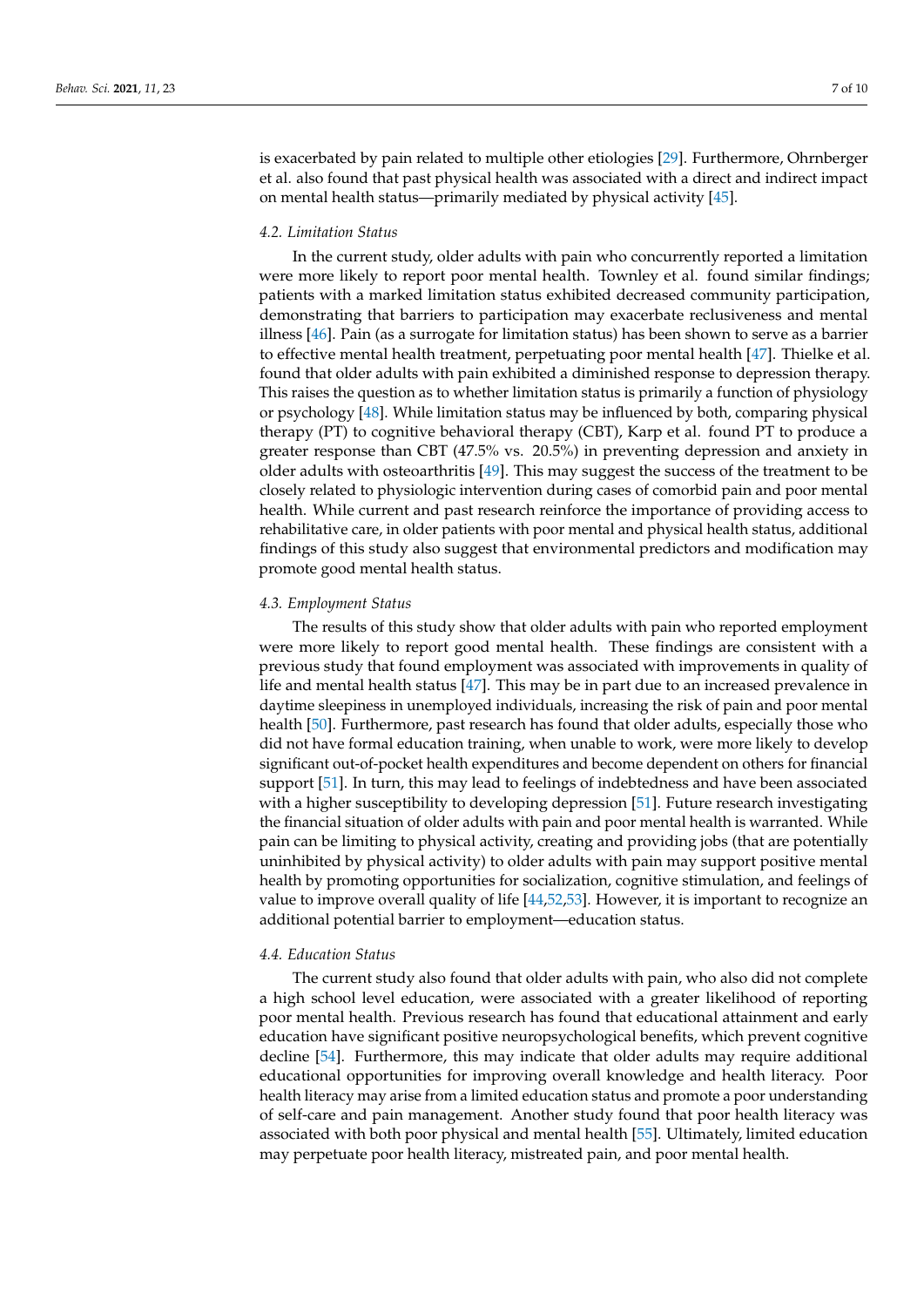# *4.5. Limitations and Future Work*

The limitations of this study include those intrinsic to self-reported and secondary data analysis, in particular recall bias from survey participants, although the frequent MEPS interviews (reoccurring every 4 to 5 months) help reduce this risk. The study design was unable to determine a cause-and-effect relationship yet was able to demonstrate a statistical association between four predictor variables and mental health status. The strength of the study was the adjusted MEPS design, which provided a large nationally representative sample for analysis and enhanced generalizability of the findings. Based on the findings of this study, future research should investigate whether interventions to address the four factors associated with mental health status can lead to changes in mental health status. This may involve a longitudinal analysis to determine the trajectory of comorbid pain and mental health status.

### **5. Conclusions**

In summary, this is the first study to evaluate predictors of mental health status in older adults on a national level using data from the 2017 MEPS dataset. Four statistically significant predictors of mental health status were found: [\[1\]](#page-7-0) perceived physical health status, [\[2\]](#page-7-1) limitation status, [\[3\]](#page-7-2) employment status, and [\[4\]](#page-7-3) education level. Positive physical health status was found to have the strongest level of association with positive mental health. These findings indicate important characteristics to address to help improve mental health status among older adults with pain, which may help emphasize a shift to predictive medicine rather than secondary prevention for mental health conditions. There is a need for future longitudinal studies in order to determine causality.

**Author Contributions:** Conceptualization, D.R.A. and J.C.; methodology, D.R.A.; software, D.R.A.; validation, D.R.A. and J.C.; formal analysis, D.R.A.; investigation, D.R.A.; resources, D.R.A.; data curation, D.R.A.; writing—original draft preparation, D.A and J.C.; writing—review and editing, D.R.A.; visualization, D.A and J.C.; supervision, D.R.A.; project administration, D.R.A.; funding acquisition, D.R.A. All authors have read and agreed to the published version of the manuscript.

**Funding:** This research received no external funding.

**Institutional Review Board Statement:** The University of Arizona Institutional Review Board approved this study (protocol number 2006721124).

**Informed Consent Statement:** Not applicable.

**Data Availability Statement:** The data presented in this study are available on request from the corresponding author.

**Conflicts of Interest:** David R. Axon has received research funding from the American Association of Colleges of Pharmacy, Arizona Department of Health Services, Pharmacy Quality Alliance, Merck & Co., and Tabula Rasa HealthCare Group outside of this study.

# **References**

- <span id="page-7-0"></span>1. Raja, S.N.; Carr, D.B.; Cohen, M.; Finnerup, N.B.; Flor, H.; Gibson, S.; Keefe, F.J.; Mogil, J.S.; Ringkamp, M.; Sluka, K.A.; et al. The revised International Association for the Study of Pain definition of pain: Concepts, challenges, and compromises. *Pain* **2020**, *161*, 1976–1982. [\[CrossRef\]](http://doi.org/10.1097/j.pain.0000000000001939)
- <span id="page-7-1"></span>2. Gregory, J.; McGowan, L. An examination of the prevalence of acute pain for hospitalised adult patients: A systematic review. *J. Clin. Nurs.* **2016**, *25*, 583–598. [\[CrossRef\]](http://doi.org/10.1111/jocn.13094)
- <span id="page-7-2"></span>3. Tompkins, D.A.; Hobelmann, J.G.; Compton, P. Providing chronic pain management in the "Fifth Vital Sign" Era: Historical and treatment perspectives on a modern-day medical dilemma. *Drug Alcohol. Depend.* **2017**, *173*, S11–S21. [\[CrossRef\]](http://doi.org/10.1016/j.drugalcdep.2016.12.002)
- <span id="page-7-3"></span>4. Institute of Medicine (US) Committee on Advancing Pain Research, Care and Education. *Relieving Pain in America: A Blue-print for Transforming Prevention, Care, Education, and Research*; National Academies Press (US): Washington, DC, USA, 2011.
- <span id="page-7-4"></span>5. Nahin, R.L. Estimates of Pain Prevalence and Severity in Adults: United States, 2012. *J. Pain* **2015**, *16*, 769–780. [\[CrossRef\]](http://doi.org/10.1016/j.jpain.2015.05.002)
- <span id="page-7-5"></span>6. Jakobsson, U. The epidemiology of chronic pain in a general population: Results of a survey in southern Sweden. *Scand. J. Rheumatol.* **2010**, *39*, 421–429. [\[CrossRef\]](http://doi.org/10.3109/03009741003685616)
- <span id="page-7-6"></span>7. United Nations. Statistical Papers—United Nations (Ser. A), Population and Vital Statistics Report. In *World Population Ageing 2015*; United Nations: New York, NY, USA, 2017. [\[CrossRef\]](http://doi.org/10.18356/88fa44e7-en)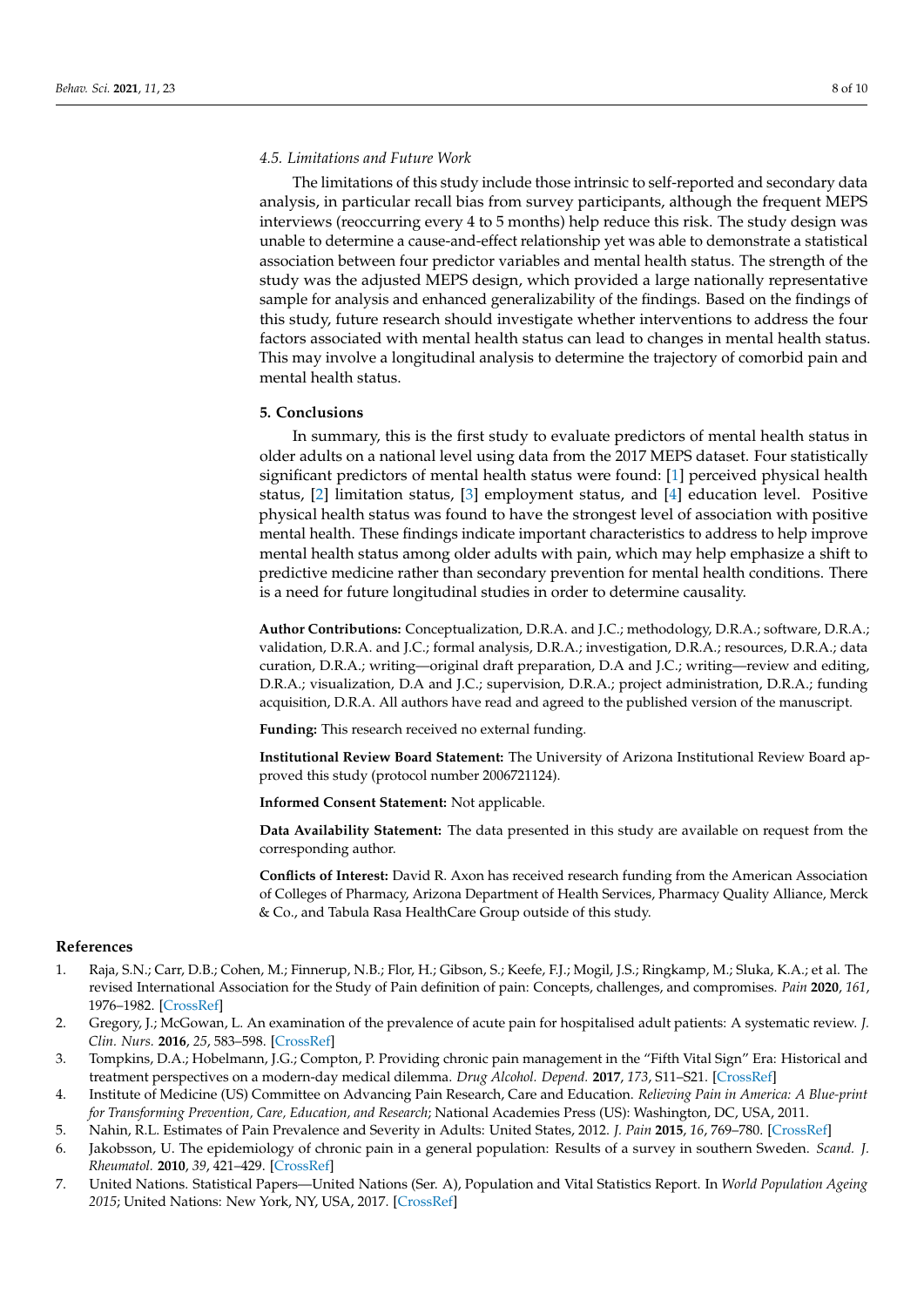- <span id="page-8-0"></span>8. Gaskin, D.J.; Richard, P. The Economic Costs of Pain in the United States. *J. Pain* **2012**, *13*, 715–724. [\[CrossRef\]](http://doi.org/10.1016/j.jpain.2012.03.009)
- <span id="page-8-1"></span>9. Axon, D.R.; Bhattacharjee, S.; Warholak, T.L.; Slack, M.K. Xm2Scores for Estimating Total Exposure to Multimodal Strategies Identified by Pharmacists for Managing Pain: Validity Testing and Clinical Relevance. *Pain Res. Manag.* **2018**, *2018*, 1–11. [\[CrossRef\]](http://doi.org/10.1155/2018/2530286)
- <span id="page-8-2"></span>10. Shmagel, A.; Foley, R.; Ibrahim, H. Epidemiology of Chronic Low Back Pain in US Adults: Data from the 2009–2010 National Health and Nutrition Examination Survey. *Arthritis Rheum.* **2016**, *68*, 1688–1694. [\[CrossRef\]](http://doi.org/10.1002/acr.22890)
- <span id="page-8-3"></span>11. Templeton, K.J. Sex and Gender Issues in Pain Management. *J. Bone Jt. Surg.* **2020**, *102*, 32–35. [\[CrossRef\]](http://doi.org/10.2106/JBJS.20.00237)
- <span id="page-8-4"></span>12. García-Esquinas, E.; Rodriguez-Sanchez, I.; Ortolá, R.; Lopez-Garcia, E.; Caballero, F.F.; Rodríguez-Mañas, L.; Banegas, J.R.; Rodríguez-Artalejo, F. Gender Differences in Pain Risk in Old Age: Magnitude and Contributors. In *Mayo Clinic Proceedings*; Elsevier BV: Amsterdam, The Netherlands, 2019; Volume 94, pp. 1707–1717.
- <span id="page-8-5"></span>13. Macfarlane, G.J.; Beasley, M.; Smith, B.H.; Jones, G.T.; Macfarlane, T.V. Can large surveys conducted on highly selected populations provide valid information on the epidemiology of common health conditions? An analysis of UK Biobank data on musculoskeletal pain. *Br. J. Pain* **2015**, *9*, 203–212. [\[CrossRef\]](http://doi.org/10.1177/2049463715569806)
- <span id="page-8-6"></span>14. Mechlin, B. Lower socioeconomic status is associated with rating experimental pain as more intense. *J. Pain* **2012**, *13*, S52. [\[CrossRef\]](http://doi.org/10.1016/j.jpain.2012.01.218)
- <span id="page-8-7"></span>15. Lanitis, S.; Mimigianni, C.; Raptis, D.; Sourtse, G.; Sgourakis, G.; Karaliotas, C. The Impact of Educational Status on the Postoperative Perception of Pain. *Korean J. Pain* **2015**, *28*, 265–274. [\[CrossRef\]](http://doi.org/10.3344/kjp.2015.28.4.265)
- <span id="page-8-8"></span>16. Watson, P.J.; Booker, C.K.; Moores, L.; Main, C.J. Returning the chronically unemployed with low back pain to employment. *Eur. J. Pain* **2004**, *8*, 359–369. [\[CrossRef\]](http://doi.org/10.1016/j.ejpain.2003.11.003)
- <span id="page-8-9"></span>17. Dominick, C.H.; Blyth, F.M.; Nicholas, M. Unpacking the burden: Understanding the relationships between chronic pain and comorbidity in the general population. *Pain* **2012**, *153*, 293–304. [\[CrossRef\]](http://doi.org/10.1016/j.pain.2011.09.018) [\[PubMed\]](http://www.ncbi.nlm.nih.gov/pubmed/22071318)
- <span id="page-8-10"></span>18. Orhurhu, V.J.; Pittelkow, T.P.; Hooten, W.M. Prevalence of smoking in adults with chronic pain. *Tob. Induc. Dis.* **2015**, *13*, 17. [\[CrossRef\]](http://doi.org/10.1186/s12971-015-0042-y)
- <span id="page-8-11"></span>19. Alford, D.P.; German, J.S.; Samet, J.H.; Cheng, D.M.; Lloyd-Travaglini, C.A.; Saitz, R. Primary Care Patients with Drug Use Report Chronic Pain and Self-Medicate with Alcohol and Other Drugs. *J. Gen. Intern. Med.* **2016**, *31*, 486–491. [\[CrossRef\]](http://doi.org/10.1007/s11606-016-3586-5) [\[PubMed\]](http://www.ncbi.nlm.nih.gov/pubmed/26809204)
- <span id="page-8-12"></span>20. Moseng, T.; Dagfinrud, H.; Smedslund, G.; Østerås, N. The importance of dose in land-based supervised exercise for people with hip osteoarthritis. A systematic review and meta-analysis. *Osteoarthr. Cartil.* **2017**, *25*, 1563–1576. [\[CrossRef\]](http://doi.org/10.1016/j.joca.2017.06.004)
- <span id="page-8-13"></span>21. Mills, S.E.; Nicolson, K.P.; Smith, B.H. Chronic pain: A review of its epidemiology and associated factors in population-based studies. *Br. J. Anaesth.* **2019**, *123*, e273–e283. [\[CrossRef\]](http://doi.org/10.1016/j.bja.2019.03.023)
- <span id="page-8-14"></span>22. Watson, D.; Pennebaker, J.W. Health complaints, stress, and distress: Exploring the central role of negative affectivity. *Psychol. Rev.* **1989**, *96*, 234–254. [\[CrossRef\]](http://doi.org/10.1037/0033-295X.96.2.234) [\[PubMed\]](http://www.ncbi.nlm.nih.gov/pubmed/2710874)
- <span id="page-8-15"></span>23. Hooten, W.M. Chronic Pain and Mental Health Disorders. *Mayo Clin. Proc.* **2016**, *91*, 955–970. [\[CrossRef\]](http://doi.org/10.1016/j.mayocp.2016.04.029)
- <span id="page-8-16"></span>24. Kroenke, K. Physical symptoms in primary care. Predictors of psychiatric disorders and functional impairment. *Arch. Fam. Med.* **1994**, *3*, 774–779. [\[CrossRef\]](http://doi.org/10.1001/archfami.3.9.774)
- <span id="page-8-17"></span>25. Katon, W.; Sullivan, M.; Walker, E. Medical Symptoms without Identified Pathology: Relationship to Psychiatric Disorders, Childhood and Adult Trauma, and Personality Traits. *Ann. Intern. Med.* **2001**, *134*, 917–925. [\[CrossRef\]](http://doi.org/10.7326/0003-4819-134-9_Part_2-200105011-00017)
- <span id="page-8-18"></span>26. Gureje, O.; Simon, G.E.; Von Korff, M. A cross-national study of the course of persistent pain in primary care. *Pain* **2001**, *92*, 195–200. [\[CrossRef\]](http://doi.org/10.1016/S0304-3959(00)00483-8)
- <span id="page-8-19"></span>27. LaLonde, L.; Jouini, G.; Martin, E.; Perreault, S.; Berbiche, D.; Lussier, D.; Éveline, H.; Choinière, M. Pharmacotherapeutic management of chronic noncancer pain in primary care: Lessons for pharmacists. *J. Pain Res.* **2014**, *7*, 163–173. [\[CrossRef\]](http://doi.org/10.2147/JPR.S56884) [\[PubMed\]](http://www.ncbi.nlm.nih.gov/pubmed/24711711)
- <span id="page-8-20"></span>28. Axon, D.R.; Patel, M.J.; Martin, J.R.; Slack, M.K. Use of multidomain management strategies by community dwelling adults with chronic pain: Evidence from a systematic review. *Scand. J. Pain* **2018**, *19*, 9–23. [\[CrossRef\]](http://doi.org/10.1515/sjpain-2018-0306)
- <span id="page-8-21"></span>29. Haigh, E.A.; Bogucki, O.E.; Sigmon, S.T.; Blazer, D.G. Depression Among Older Adults: A 20-Year Update on Five Common Myths and Misconceptions. *Am. J. Geriatr. Psychiatry* **2018**, *26*, 107–122. [\[CrossRef\]](http://doi.org/10.1016/j.jagp.2017.06.011)
- <span id="page-8-22"></span>30. Agency for Healthcare Research and Quality. Survey Background. Available online: [https://meps.ahrq.gov/mepsweb/about\\_](https://meps.ahrq.gov/mepsweb/about_meps/survey_back.jsp) [meps/survey\\_back.jsp](https://meps.ahrq.gov/mepsweb/about_meps/survey_back.jsp) (accessed on 9 May 2020).
- <span id="page-8-23"></span>31. Agency for Healthcare Research and Quality. Download Data Files, Documentation, and Codebooks. Available online: [https:](https://meps.ahrq.gov/mepsweb/data_stats/download_data_files.jsp) [//meps.ahrq.gov/mepsweb/data\\_stats/download\\_data\\_files.jsp](https://meps.ahrq.gov/mepsweb/data_stats/download_data_files.jsp) (accessed on 9 May 2020).
- <span id="page-8-24"></span>32. Agency for Healthcare Research and Quality. MEPS HC-201 2017 Full Year Consolidated Data File. Available online: [https:](https://meps.ahrq.gov/data_stats/download_data/pufs/h201/h201doc.pdf) [//meps.ahrq.gov/data\\_stats/download\\_data/pufs/h201/h201doc.pdf](https://meps.ahrq.gov/data_stats/download_data/pufs/h201/h201doc.pdf) (accessed on 9 May 2020).
- <span id="page-8-25"></span>33. Agency for Healthcare Research and Quality. MEPS HC-201 2017 Full Year Consolidated Data Codebook. Available online: [https://meps.ahrq.gov/data\\_stats/download\\_data/pufs/h201/h201cb.pdf](https://meps.ahrq.gov/data_stats/download_data/pufs/h201/h201cb.pdf) (accessed on 9 May 2020).
- <span id="page-8-26"></span>34. Andersen, R.M. Revisiting the Behavioral Model and Access to Medical Care: Does it Matter? *J. Health Soc. Behav.* **1995**, *36*, 1–10. [\[CrossRef\]](http://doi.org/10.2307/2137284) [\[PubMed\]](http://www.ncbi.nlm.nih.gov/pubmed/7738325)
- <span id="page-8-27"></span>35. Costanza, A.; Amerio, A.; Radomska, M.; Ambrosetti, J.; Di Marco, S.; Prelati, M.; Aguglia, A.; Serafini, G.; Amore, M.; Bondolfi, G.; et al. Suicidality Assessment of the Elderly with Physical Illness in the Emergency Department. *Front. Psychiatry* **2020**, *11*, 558974. [\[CrossRef\]](http://doi.org/10.3389/fpsyt.2020.558974) [\[PubMed\]](http://www.ncbi.nlm.nih.gov/pubmed/33024437)